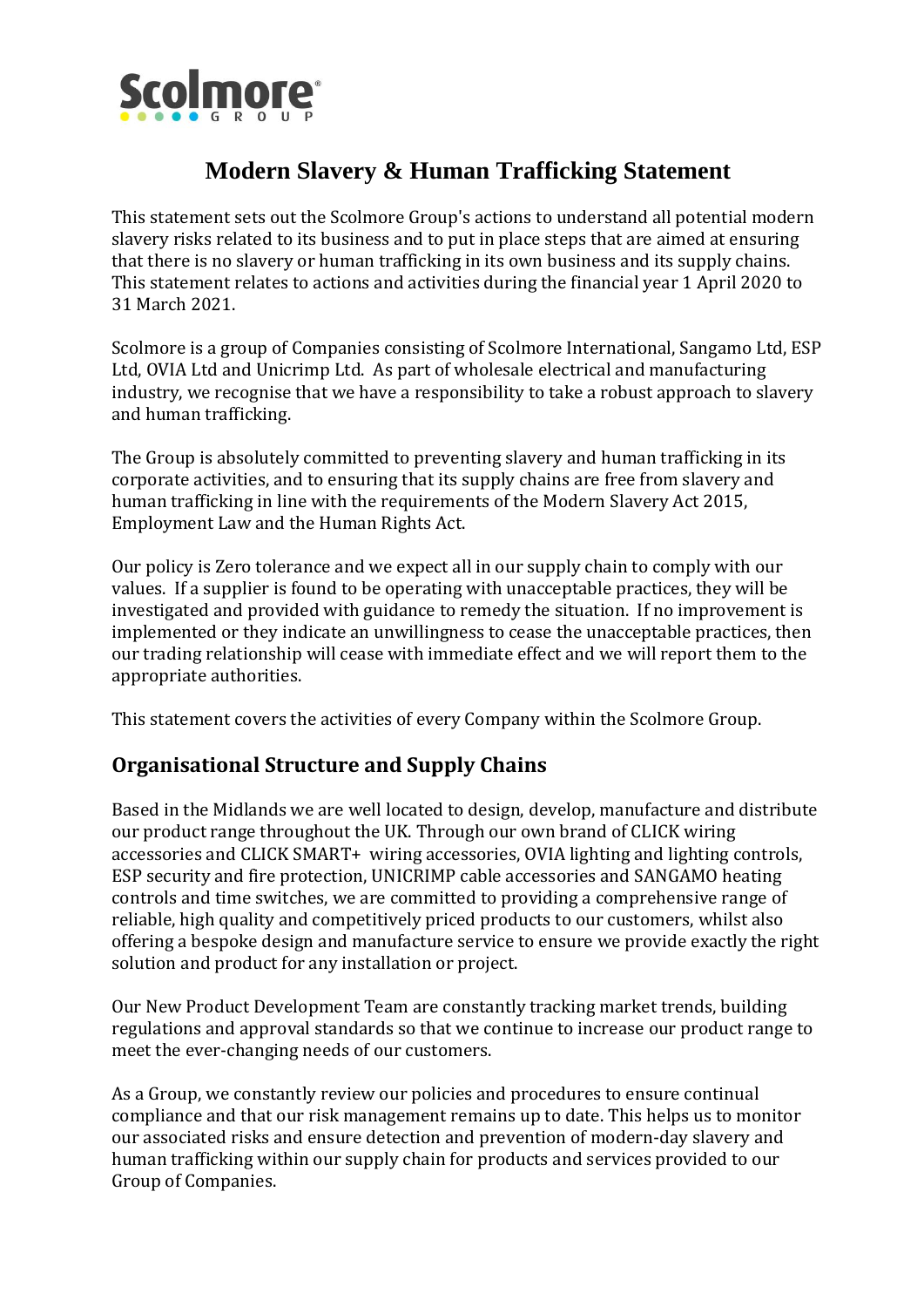

## **Countries of Operation and Supply**

The Company currently operates in the following countries:

- United Kingdom
- Ireland
- UAE
- India
- China

## **Responsibility**

Responsibility for the Group Companies anti-slavery initiatives and this policy statement is owned, implemented and monitored by the Group HR Manager.

## **Relevant Policies**

The Group Companies operate the following policies that describe its approach to the identification of modern slavery risks and steps to be taken to prevent slavery and human trafficking in its operations:

#### • **Whistleblowing Policy**

The Group encourages all its workers, customers and other business partners to report any concerns related to the direct activities, or the supply chains of the organisation. This includes any circumstances that may give rise to an enhanced risk of slavery or human trafficking. The Group's whistleblowing procedures are designed to make it easy for workers to make disclosures, without fear of retaliation. Employees, customers or others who have concerns can complete our confidential disclosure form.

#### • **Employee Code of Conduct**

The code makes clear to employees the actions and behaviour expected of them when representing the Scolmore Group of Companies. The Group strives to maintain the highest standards of employee conduct and ethical behaviour when operating abroad and managing its supply chain.

#### • **Supplier Code of Conduct**

The Scolmore Group of Companies is committed to ensuring that its suppliers adhere to the highest standards of ethics. Suppliers are required to demonstrate that they provide safe working conditions where necessary, treat workers with dignity and respect, and act ethically and within the law in their use of labour. The organisation works with suppliers to ensure that they meet the standards of the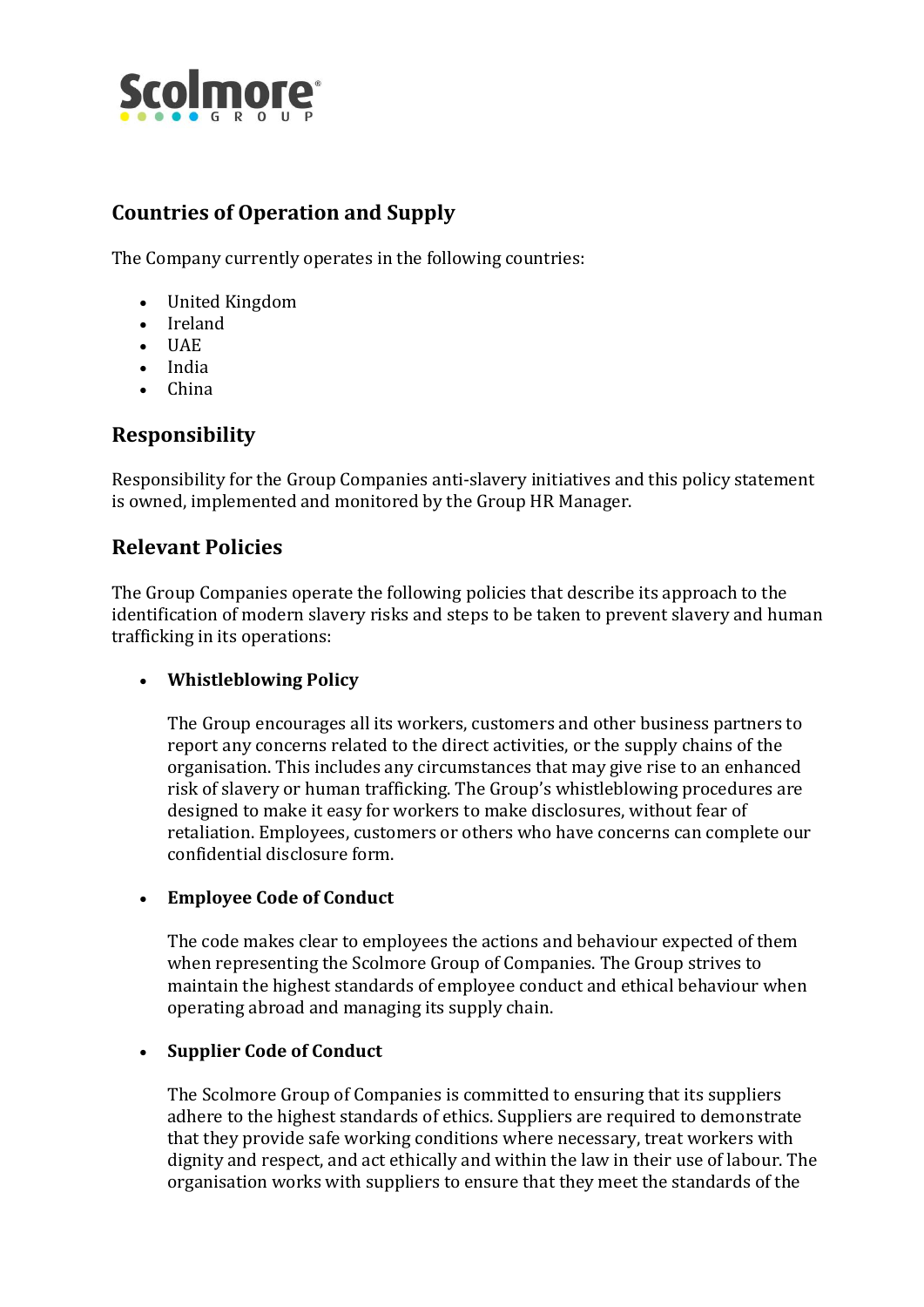

code and improve their worker's working conditions. However, serious violations of the Groups supplier code of conduct will lead to the termination of the business relationship.

#### • **Recruitment/Agency workers**

The Scolmore Group of Companies use only specified, reputable employment agencies to source labour and always verifies the practices of any new agency it is using before accepting workers from that agency.

## **Dignity at Work**

The Scolmore Group are committed to providing a working environment that ensures that all employees are treated fairly, equally and decently. We believe that everyone has the right to be treated with dignity and respect.

Harassment or bullying can cause fear, stress, anxiety and it can, therefore, affect job satisfaction and an individual's morale. We regard any form of harassment and bullying as totally unacceptable behaviour and will not permit it or condone it in any form.

## **Due Diligence**

The Scolmore Group of Companies undertake due diligence when considering taking on new suppliers, and regularly reviews its existing suppliers. The Group's due diligence and reviews include:

- mapping the supply chain broadly to assess particular product or geographical risks of modern slavery and human trafficking;
- evaluating the modern slavery and human trafficking risks of each new supplier;
- reviewing on a regular basis all aspects of the supply chain based on the supply chain mapping;
- conducting supplier audits or assessments annually which have a greater degree of focus on slavery and human trafficking where general risks are identified;
- creating an annual risk profile for each supplier;
- taking steps to improve substandard suppliers' practices, including providing advice to suppliers and requiring them to implement action plans;
- invoking sanctions against suppliers that fail to improve their performance in line with an action plan or seriously violate our supplier code of conduct, including the termination of the business relationship.

## **Performance Indicators**

The Scolmore Group of Companies have reviewed its key performance indicators (KPIs). As a result, the Group:

• requires relevant staff to have completed training on modern slavery annually (where applicable);